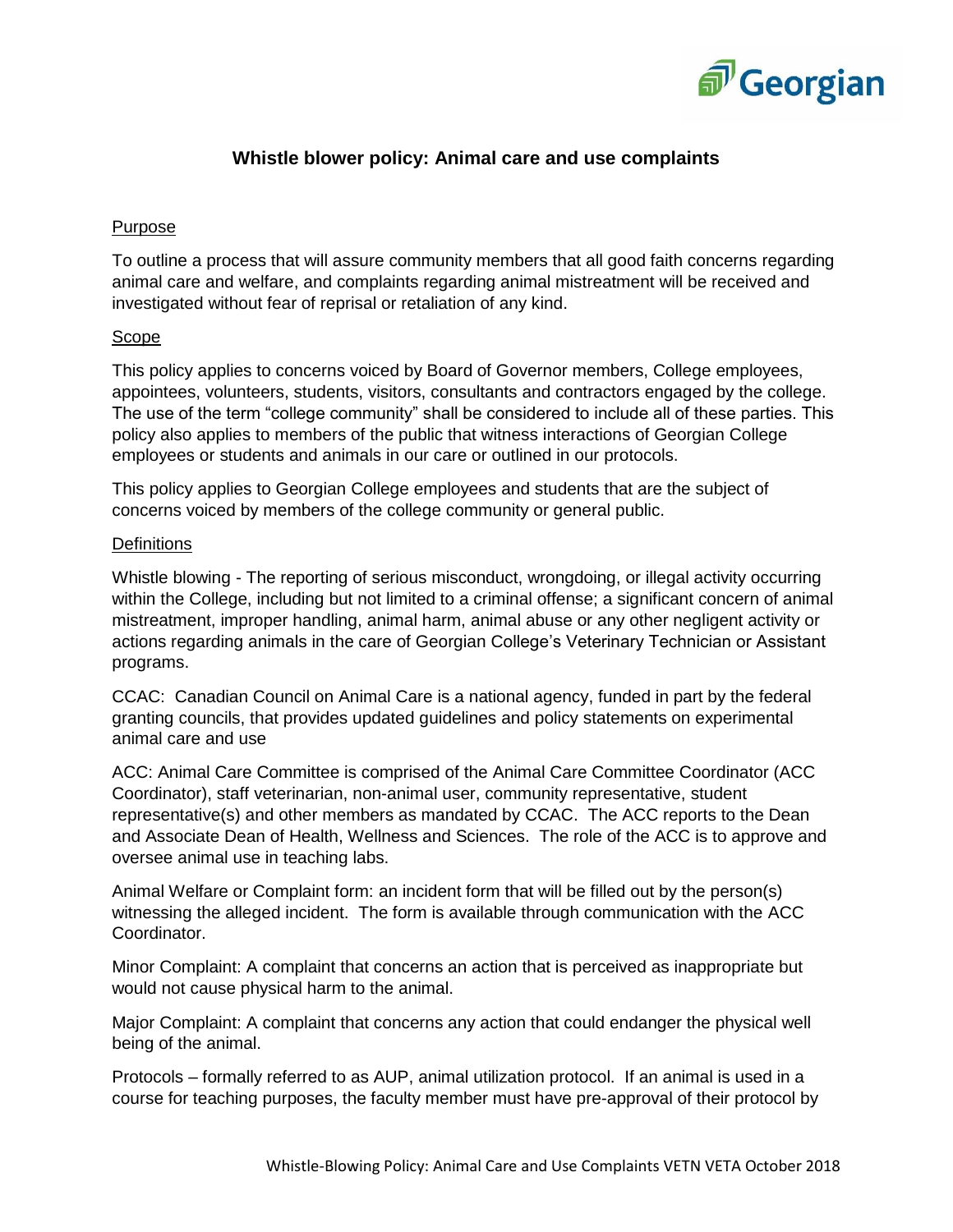the ACC. The protocol outlines items such as course details, species of animal required, number of animals desired and specific details about skills taught using the animal.

### Policy

The College has established a process for whistle blowing, in the interests of fostering a transparent and accountable environment. High quality care and welfare of animals in our programs is extremely important to us. Members of the college community and public are encouraged to submit all good faith concerns and complaints, without fear of reprisal or retaliation of any kind.

### Procedure

### *1.* Submission of complaint

1.1 The whistle-blower shall contact the Program Coordinator of the Veterinary Technician Program at 705-728-1968 to begin the formal complaint process. During summer vacation, the contact will be the Summer Coordinator of the Veterinary Assistant Program (VETA) at the same phone number.

1.2 In the event the Program Coordinator is implicated the submission should be made to the Associate Dean, Health Wellness and Science responsible for the ACC. The Associate Dean is available at 705-728-1968.

1.3 The whistle-blower will be asked to submit an "Animal Welfare Concern or Complaint Form".

## *2.* Investigation

2.1 The Animal Welfare Complaint Form will be forwarded to the Animal Care Committee Coordinator. The ACC Coordinator will review the complaint form and classify the complaint as minor or major. During the summer absence of the ACC Coordinator, this decision will be made by the VETA Summer Coordinator in consultation with the Associate Dean. The ACC Coordinator will institute the investigation of all submissions considered major. Minor complaints will be resolved informally. Submissions will only be acted upon if the information provided in the preliminary investigation indicates the disclosure can be properly investigated and is in the interest of maintaining a high level of animal care.

2.2 The Associate Dean will be informed that a major complaint has been made and an investigation has commenced.

2.3 Major complaints will be referred to Campus Safety and Security for investigation.

2.4 The Animal Care Committee Coordinator will ensure the whistleblower is advised of the receipt of the submission and the status of the subsequent investigation.